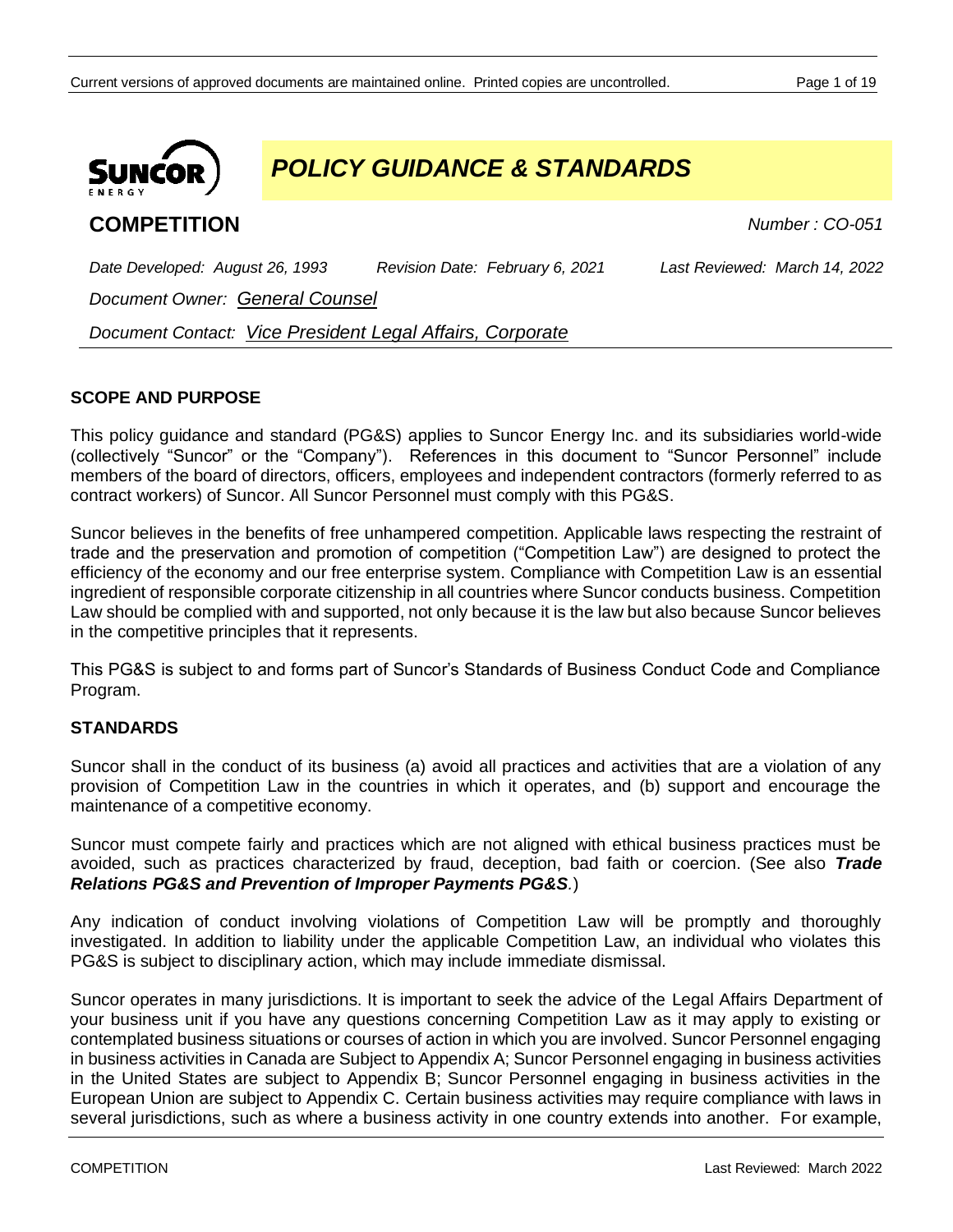the competition laws of both Canada and the United States will apply to the procurement of goods from a United States manufacturer for use in Canada. In addition, the United States will enforce their competition laws for activities outside of their own country where United States commerce is affected. There are many similarities among the laws in these jurisdictions. While basic principles of Competition Law tend to be similar, there are local differences and specific advice should be sought from the Legal Affairs Department whenever Suncor Personnel have questions or concerns.

Finally, Appendix D sets forth some practical suggestions for all Suncor Personnel engaging in activities which may be impacted by Competition Laws. When you have specific questions or concerns, however, you should consult with the Legal Affairs Department for advice with respect to activity taking place in, or affecting Canada, the United States, Europe, or other areas of the world.

Suncor also participates in a substantial number of joint ventures. These joint ventures with competitors can involve complex and sensitive legal issues. They can also involve issues such as procurement as well as ensuring that activities, including information exchanges with our joint venture partners, do not extend beyond those that are in furtherance of the joint venture. Legal Affairs Department assistance should be sought to ensure Competition Law compliance.

Supervisors and managers are expected to promote a working environment consistent with this PG&S and to assist Suncor Personnel within their supervision to understand and comply with this PG&S and abide by applicable Competition Law. Suncor Personnel are encouraged to contact the Legal Affairs Department with competition concerns over a proposed course of action or past actions. No Suncor Personnel will be disciplined for calling a Competition Law concern to the Legal Affairs Department's attention. A violation of Competition Law, however, will be grounds for appropriate disciplinary action, up to and including dismissal.

### **EXCEPTIONS**

There are no exceptions to these standards.

**REFERENCES TO RELATED DOCUMENTS** *Business Conduct Policy Statement Prevention of Improper Payments PG&S Trade Relations PG&S Business Conduct Code and Compliance Program PG&S*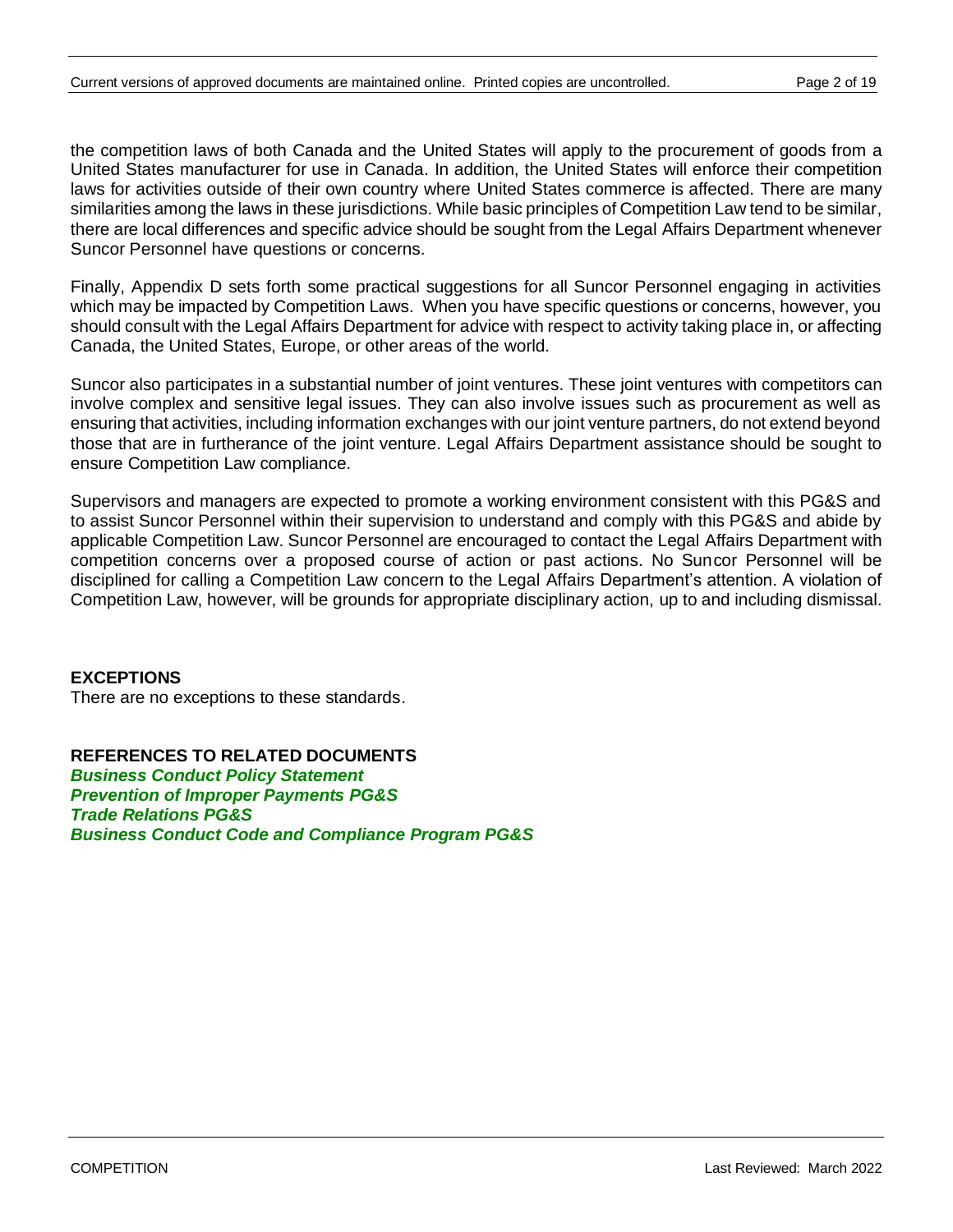# **APPENDIX "A"**

### **CANADA: THE COMPETITION ACT**

The *Competition Act* establishes a set of rules governing competition practices in Canada. This PG&S highlights some of the more important principles of Canadian Competition Law, but it is not a comprehensive analysis of the law.

The general objective of the *Competition Act* is to prohibit certain trade practices and arrangements that may operate to impede a competitive economy. The statutory language has left a wide discretion to the courts in interpreting and applying the provisions of the legislation. As a result, litigation and investigations arising from alleged violations of the *Competition Act* may be protracted, may involve extensive time of Suncor Personnel, and may be costly in terms of legal fees, preparation for trial, fines or penalties and otherwise.

The *Competition Act* addresses a number of practices which may have an adverse effect on competition. These practices are characterized in the *Act* as either being criminal offences or reviewable practices. The remedies available for violation of these provisions vary according to whether the conduct is a criminal offence or a reviewable practice.

### **THE CRIMINAL OFFENCES**

The *Competition Act* creates a number of criminal offences. The more important of these offences are summarized below. The *Competition Act* sets out fines and/or jail terms for those convicted of committing such criminal offences. In addition, injured parties may bring a civil lawsuit for damages for any harm suffered by them as a result of a violation of the criminal provisions of the *Competition Act* or an order of the Competition Tribunal or other court under the *Act*.

#### **Conspiracy To Lessen Competition.**

This is the provision of competition law – both in Canada and elsewhere – of greatest importance and concern to Suncor and Suncor Personnel. It creates the greatest risk, both for Suncor and Suncor Personnel.

The *Competition Act* prohibits as a criminal offence certain agreements or conspiracies between competitors or potential competitors. Such a relationship does not have to be recorded in writing and can be inferred from the course of conduct of two or more persons.

The essence of the offence is the conspiracy or agreement itself. The parties do not need to do anything to carry it out. Once an agreement has been reached, the offence has been committed even if the parties change their minds and decide that their market-sharing or price fixing conspiracy is not a good idea.

The *Act* specifically prohibits agreements or arrangements to:

- (a) fix prices for the supply of a product;
- (b) allocate markets for the supply of a product; or
- (c) restrict the production or supply of a product.

A product includes an article and a service.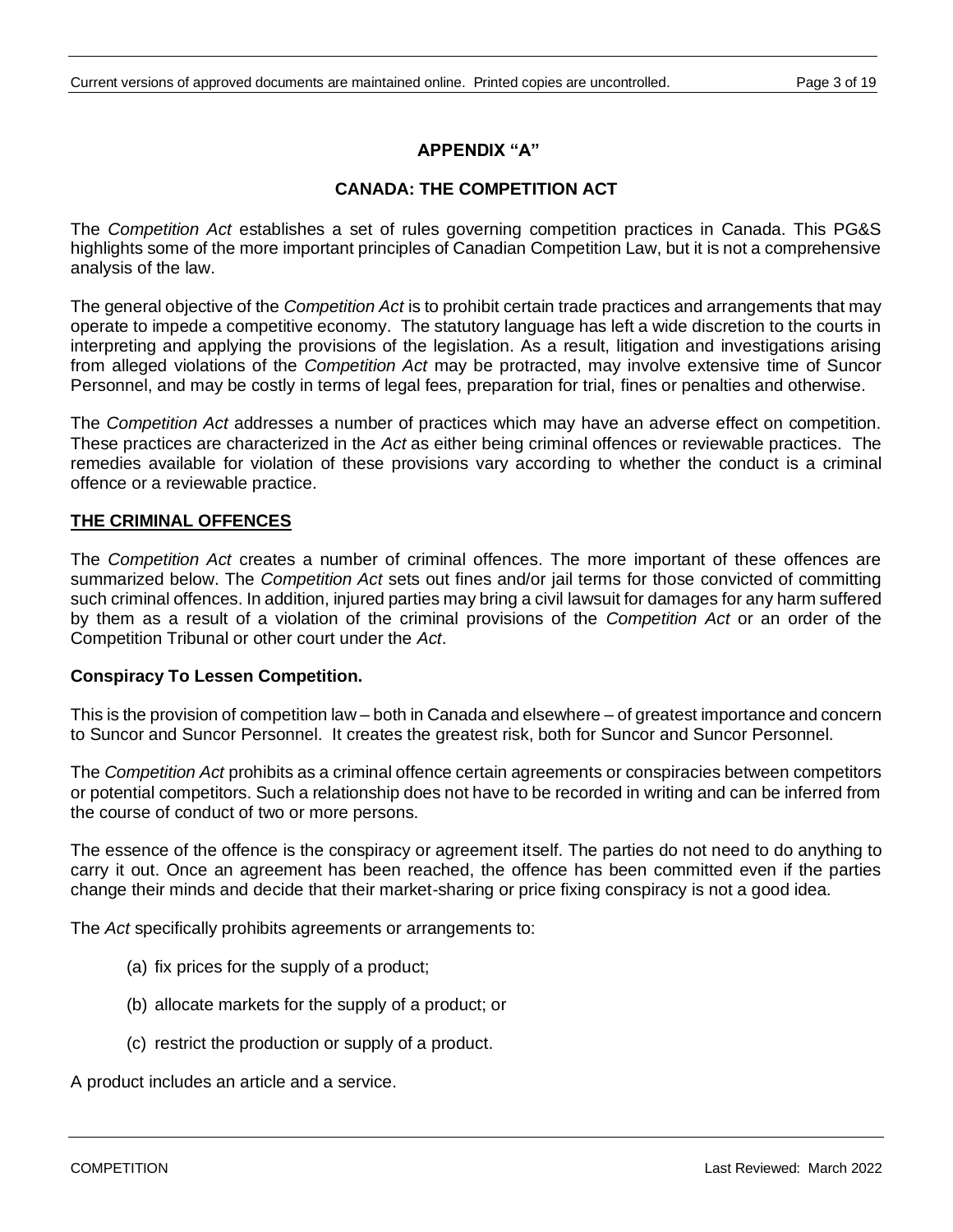The conspiracy provisions of the *Competition Act* are among the most vigorously enforced provisions under the statute, and conviction may result in fines of up to \$25 million – or more, for multiple charges -- and up to 14 years in prison. In addition to the criminal punishment, any person who suffers loss or damage resulting from a breach of the conspiracy provisions of the *Competition Act* can sue to recover all loss or damages. Accordingly, breaches of the conspiracy provisions can – and usually do – attract class action damages claims.

It is relatively easy to understand that things like fixing prices, allocating markets or agreements to restrain output should not be done on a stand-alone basis. However, these issues can arise, for instance, as aspects of perfectly proper joint ventures. Therefore, careful thought is necessary whenever Suncor is dealing with a competitor, including a joint venture partner, or buying group member, or in any capacity.

Another potential area of danger arises in trade associations. Care must be taken to avoid any inference that illegal actions have been agreed upon between participants of trade associations, technical societies and similar organizations at which competitors are present. While trade associations perform legitimate functions and serve lawful purposes, meeting with competitors can be viewed as affording an opportunity to discuss competitively sensitive information or reach agreement on price, market allocation or output. It is essential to seek legal advice from your business unit Legal Affairs Department for these types of activities.

Clearly, not all agreements between our Company and its competitors would lessen competition. Suncor Personnel must be prudent, and if there is any doubt, you should consult with the Legal Affairs Department of your business unit when contemplating entering into such an arrangement.

In addition to the criminal conspiracy offence, the Commissioner of Competition can also seek orders from the Competition Tribunal prohibiting any agreement between competitors that would have the effect of substantially lessening competition, but there are no fines or penalties associated with this provision. This provision is discussed below.

### **Bid Rigging.**

Bid-rigging is also a criminal offence under the *Competition Act*. The term "bid-rigging" generally describes a practice whereby companies or persons who are invited to tender for a contract secretly agree (that is, without the knowledge of the person calling for or requesting the bids or tenders) to set the terms under which they will tender. There are several variations of this practice; the conspirators may agree on the price to be submitted or arrange that, in consideration of future favours, one or other of them will not tender for the particular job at hand, or may agree to withdraw bids.

There has been considerable enforcement activity and a number of convictions resulting in significant fines under this provision.

### **Misleading Advertising.**

Under the *Competition Act*, materially misleading or false statements in promoting a product or business can be pursued as either a criminal offence or as a non-criminal reviewable trade practice (in which case the available remedies include cease and desist orders and administrative monetary penalties). In addition, there are several other federal statutes which prohibit misleading advertising (for example, those dealing with packaging, labelling, and making representations via e-mail or other electronic communications). In some cases, the provincial consumer protection acts and trade practices acts are also relevant. Provincial laws may contain advertising restrictions and deal with warranties, merchantability and other related matters.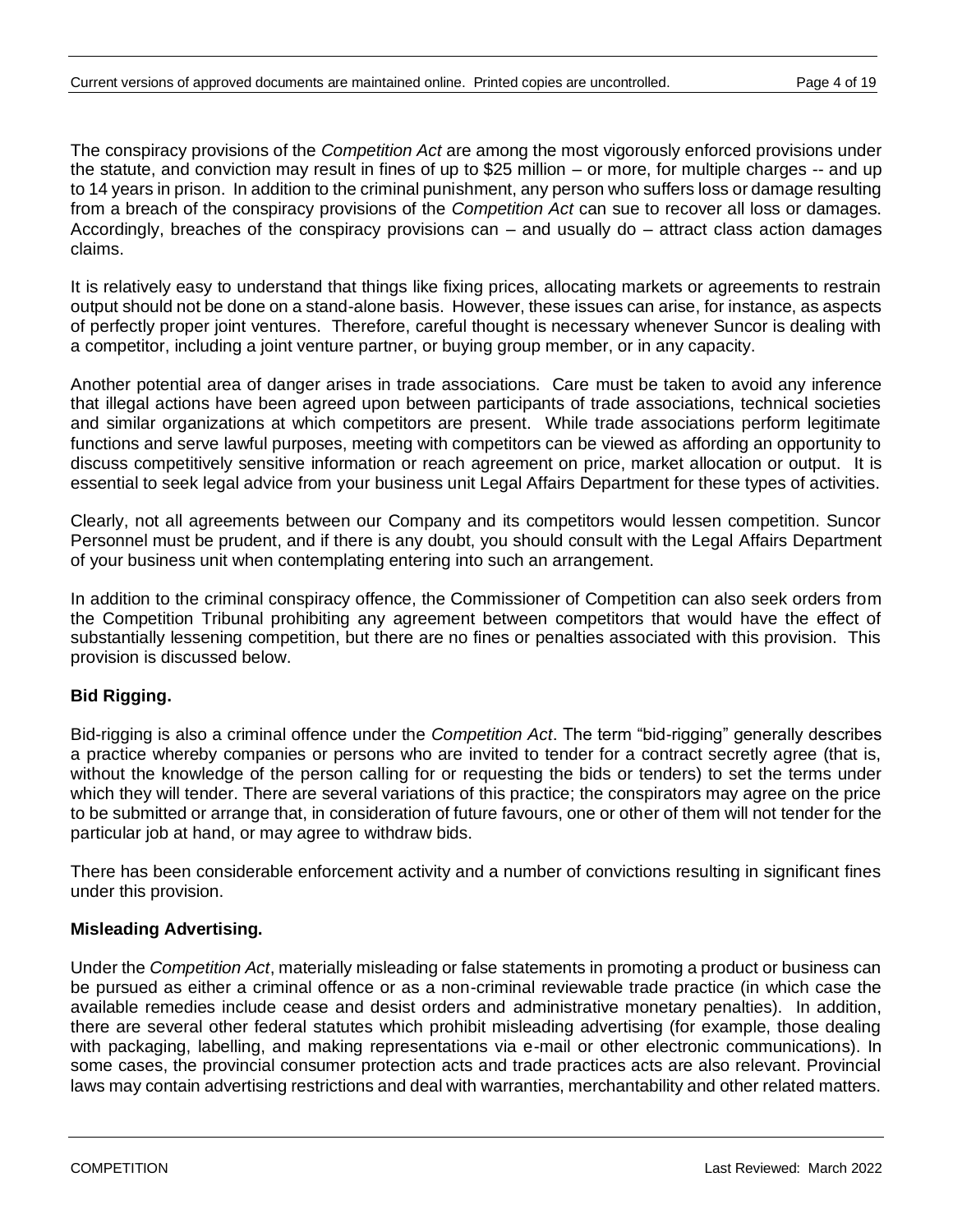The *Competition Act* contains a general prohibition relating to misleading advertising, and then goes on to list a series of practices, each of which involves a more specific instance of the general offence of misleading advertising. Misleading advertising takes place when a representation or statement is made to promote a product or business interest, and that representation or statement is either misleading or false in a material respect. It is not necessary to demonstrate that the statement was intended to mislead or that in fact anyone was actually misled by the statement. In determining whether this provision has been violated, the court will consider both the literal wording of the statements and also the "general impression" given by them. A low threshold applies to a consumer's "general impression", making it important for statements – including any disclaimers – to be accurate and clear.

Virtually any type of statement or representation comes within the misleading advertising provision, including statements appearing on a product, its wrap or container, and statements online, in-store or in other pointof-purchase displays.

In addition to the general misleading advertising offence, other activities which are prohibited under the *Competition Act* include the following:

**Performance Claims, Warranties, Tests and Testimonials**: A statement about the performance, efficacy or length of life of a product may only be made where they are supported by "an adequate and proper test". In addition, statements concerning warranties or guarantees must not be made if they are materially misleading or there is any reasonable prospect that they will not be carried out. A representation that a test has been made as to the performance, efficacy or length of life of a product must be based on unbiased, controlled testing that is appropriate to the claim, carried out before making the representation. Testimonials with respect to a product or service may be used only if they are authorized, undistorted, and convey typical results a consumer can expect to achieve with the product or service.

**Double Ticketing and Sale Above Advertised Price**: Whenever two prices appear on a product, the product must be sold at the lower price. Moreover, subject to certain exceptions, the *Act* prohibits selling any product at a price which is higher than the price advertised for that product.

**Price Advertising and Bait and Switch Selling**: The *Competition Act* contains several provisions relating to price advertising. It is prohibited to advertise a product at a bargain price unless a reasonable supply of that product is available at that price having regard to the nature of the market, the nature and size of business carried on by the seller and the nature of the advertisement. This provision does not outlaw advertising products at bargain prices, but our Company must have reasonable quantities of those products which are advertised as being on sale, to avoid allegations of "bait and switch selling".

**Promotional Contests**: The *Act* establishes a number of criteria which must be satisfied by all promotional contests. There are also provisions under the *Criminal Code of Canada*, as well as under certain provincial statutes which apply to contests and other types of promotions. Careful legal review of contest rules and associated promotional materials is important, as failure to comply with certain legal requirements can be a criminal offence and may result in significant fines and imprisonment.

#### **CIVIL REVIEWABLE PRACTICES**

The *Competition Act* also provides that in specifically defined circumstances, certain types of distribution practices may be challenged. These challenges are inherently less risky than the criminal provisions such as conspiracy, since they do not involve criminal prosecution or penalty, nor are they as likely to result in class action lawsuits. However, Suncor can be ordered to cease the practices or, in some cases, pay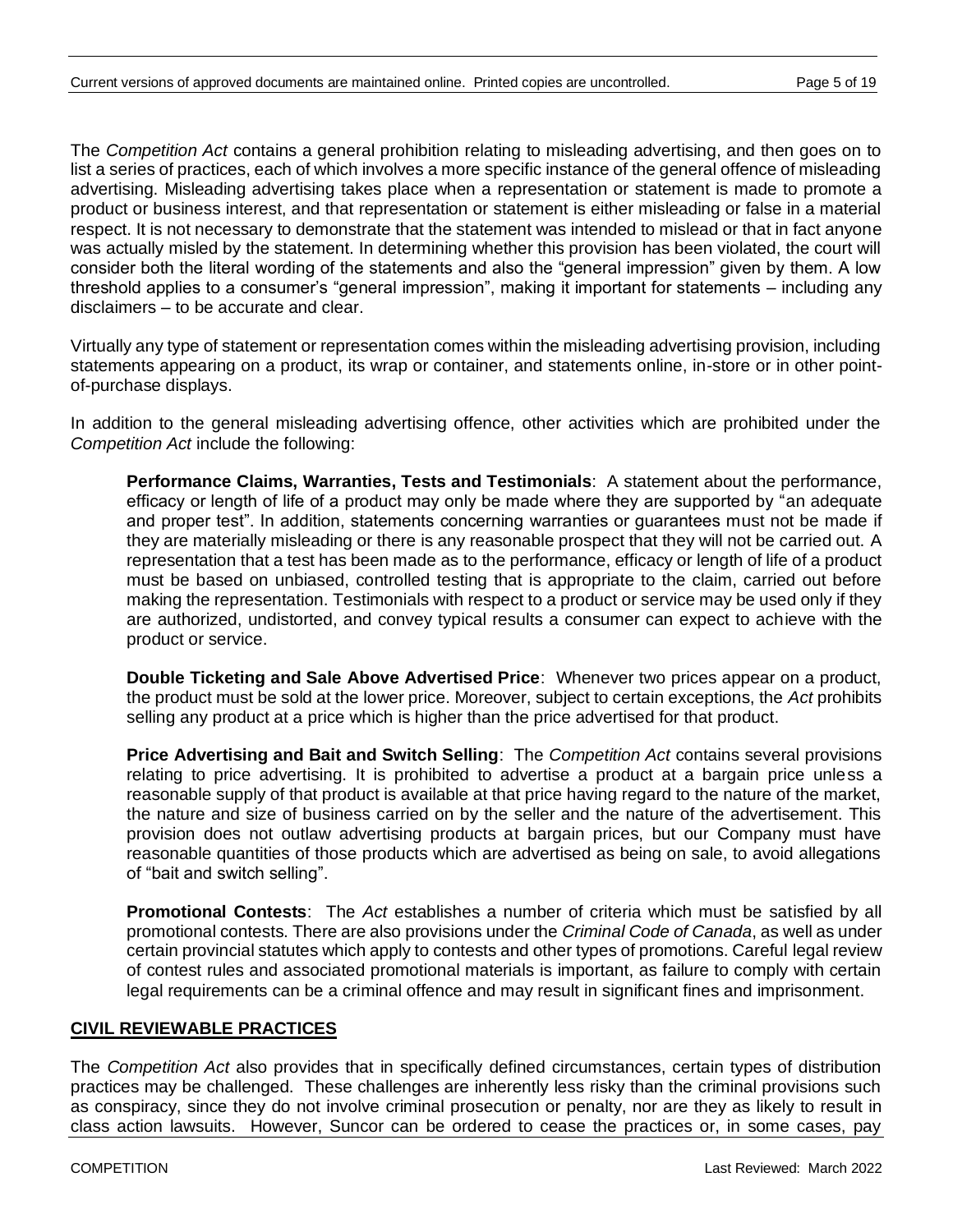administrative monetary penalties. These types of civil reviewable practices, including refusal to supply, exclusive dealing, tied selling, market resale restriction, price maintenance, and other types of agreements between competitors which are not criminal but which may still injure competition, are subject to review and if it is determined that such practice injures competition then an order prohibiting its continuance can be issued. An order prohibiting the continuance of a practice can be onerous, particularly where Suncor has made a significant investment in such practice. There is also a general reviewable practice of abuse of dominant market position (or monopolization). This can apply to a single dominant firm, or a number of firms who have similar practices and do not compete vigorously or are in some way acting in concert, although no explicit agreement is required between them. By contrast to the other provisions noted above, abuse of dominant market position can give rise to fines (called administrative monetary penalties) of up to \$15 million.

While these reviewable practices are not criminal offences, the Competition Tribunal may, after a hearing, judge them sufficiently anti-competitive to issue an order restraining them, and a violation of such order could be prosecuted. The *Competition Act* permits applications by third parties to the Tribunal (with leave) to seek remedial action in respect of some of the reviewable practices (refusal to deal, exclusive dealing, tied selling, market restriction and price maintenance).

The reviewable practices which are of primary concern to Suncor are the following:

### **Abuse of Dominant Market Position.**

Abuse of a dominant market position occurs when a dominant firm in a market, or a dominant group of firms, engages in conduct that is intended to eliminate, exclude, or discipline existing competitors, or to deter future entry by new competitors, with the result that competition is prevented or lessened substantially. While there is no market share that definitively establishes dominance, where the firm's market share for a product is greater than 35%, there is some risk it will be viewed as dominant.

A substantial lessening or prevention of competition results when conduct is likely to create, maintain or enhance the firm's ability to exercise market power (e.g., raise prices or lower the quality of services). Conduct can also prevent competition by hindering the development of future competition.

If the Competition Tribunal finds that a practice of anti-competitive acts is substantially lessening or preventing competition it can order that the conduct cease, it can impose administrative monetary penalties (up to \$10 million for a first occurrence or up to \$15 million for subsequent occurrences), or, in extreme cases, take other action such as mandating access to scarce resources or networks.

#### **Agreements Among Competitors (section 90.1).**

This section of the *Competition Act* permits the Competition Tribunal to issue prohibition orders in respect of existing or proposed agreements between competitors or potential competitors that are likely to substantially lessen or prevent competition in any relevant market.

A substantial lessening or prevention of competition results from agreements that are likely to create, maintain or enhance the ability of the parties to the agreement to exercise market power. For example, an agreement can lessen competition where parties to the agreement are able to sustain higher prices than would exist in the absence of the agreement by diminishing existing competition. An agreement can also prevent competition by hindering the development of future competition.

The civil agreements provision can apply to all forms of agreements and arrangements between competitors, regardless of the degree of formality. Common forms of agreements between competitors that may raise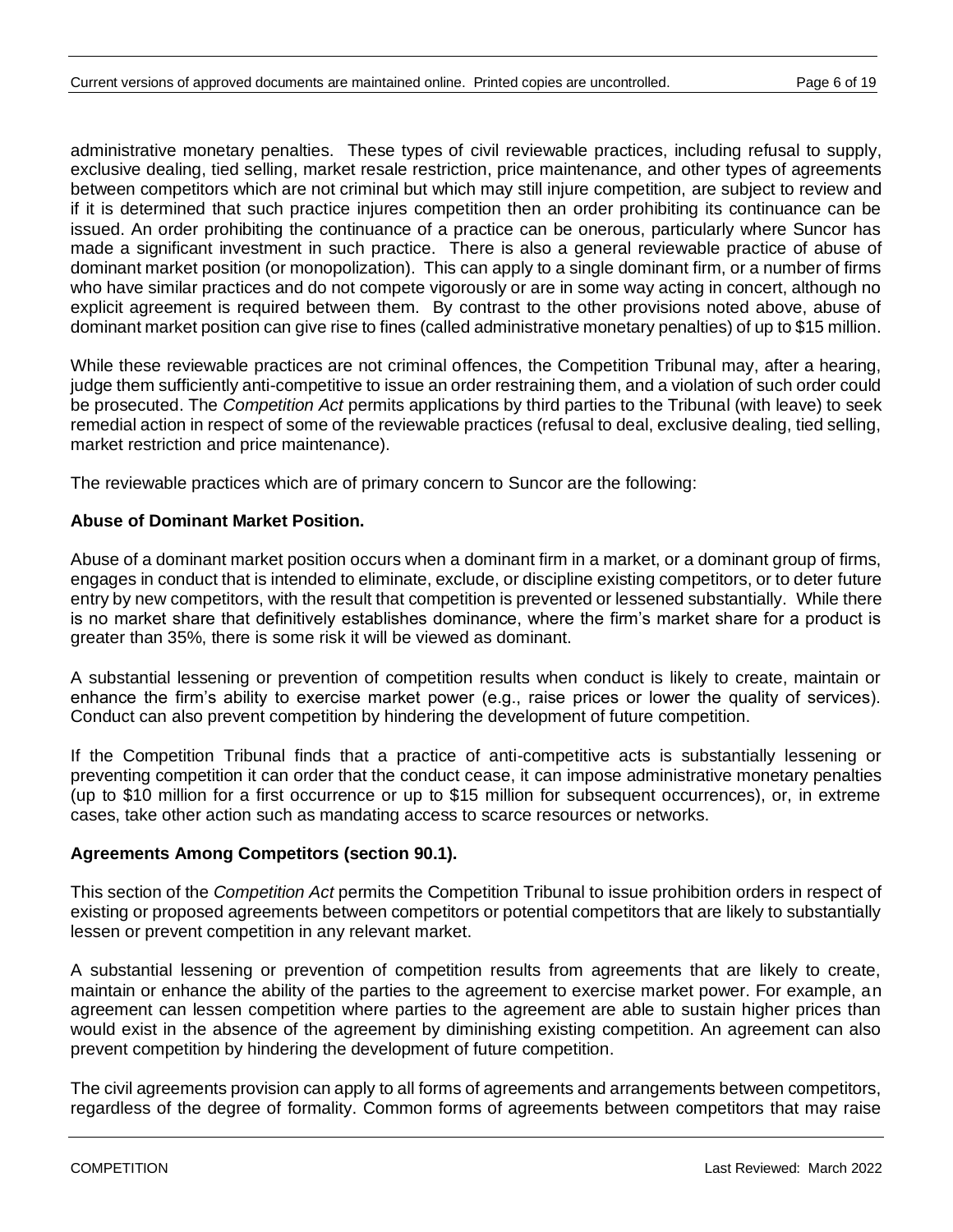issues under this section of the *Competition Act* include commercialization agreements, information sharing agreements, research and development agreements, joint production agreements, joint purchasing agreements and non-compete agreements.

### **Price Maintenance.**

Certain actions by a seller seeking to control the price at which his buyer disposes of a product may result in an order under the price maintenance provisions of the *Competition Act*. Under the *Competition Act* it is a reviewable practice to have influenced upward, or discouraged the reduction of, the price at which any other person supplies or offers to supply or advertises a product; or to establish a minimum price on the resale of any product if the conduct results in an adverse effect on competition. The practice can involve the making of agreements or the use of threats or promises or like means.

It is also a reviewable practice to refuse to supply a product to another person or to discriminate against such person because of the low pricing policy of that person. Any disciplining of a customer by refusal to supply or by otherwise discriminating (such as by charging higher prices) because of the low pricing policy of the customer could be a reviewable practice. It is not necessary to show that the refusal to supply arose from failure of that customer to resell the product at a specified price. To be the subject of an order, the practices under this section must be found to have an adverse effect on competition.

Under the *Act*, the suggestion of a resale price or a minimum resale price is deemed to influence price upward, unless the person making the suggestion clearly indicates that it need not be accepted and that failure to accept it would not bring about any reprisals.

In preparing suggested resale price lists, the following or similar wording should be used:

"The dealer is under no obligation to accept these suggested resale prices and may sell at any price he chooses. If he chooses to sell at prices other than those suggested, he will not suffer in any way in his business relations with Suncor or any other person over whom Suncor has control."

#### **Refusal to Deal.**

Refusal to deal occurs when a person or company is unable to obtain supply because of insufficient competition; a potential customer is willing and able to meet usual trade terms; the product is in ample supply; the customer is materially injured by the refusal to supply; and the refusal to supply results in an adverse effect on competition. In that situation the Competition Tribunal may order one or more suppliers of a product to accept that person as a customer within a specified time and on usual trade terms.

#### **Exclusive Dealing.**

Exclusive dealing describes the method of product distribution where, as a condition of supplying product to a customer, a supplier requires or induces a customer to deal only or primarily in the supplier's products or that the customer not deal in the products of any of the supplier's competitors. One practice which may, in certain circumstances, amount to exclusive dealing is the use of a "requirements contract" in which the purchaser undertakes to purchase all of his requirements from a certain supplier.

To make an order prohibiting this reviewable practice or containing any other requirement to restore competition, the Competition Tribunal must make the following findings:

(a) that the practice of exclusive dealing is engaged in by a major supplier of a product or is widespread in the market;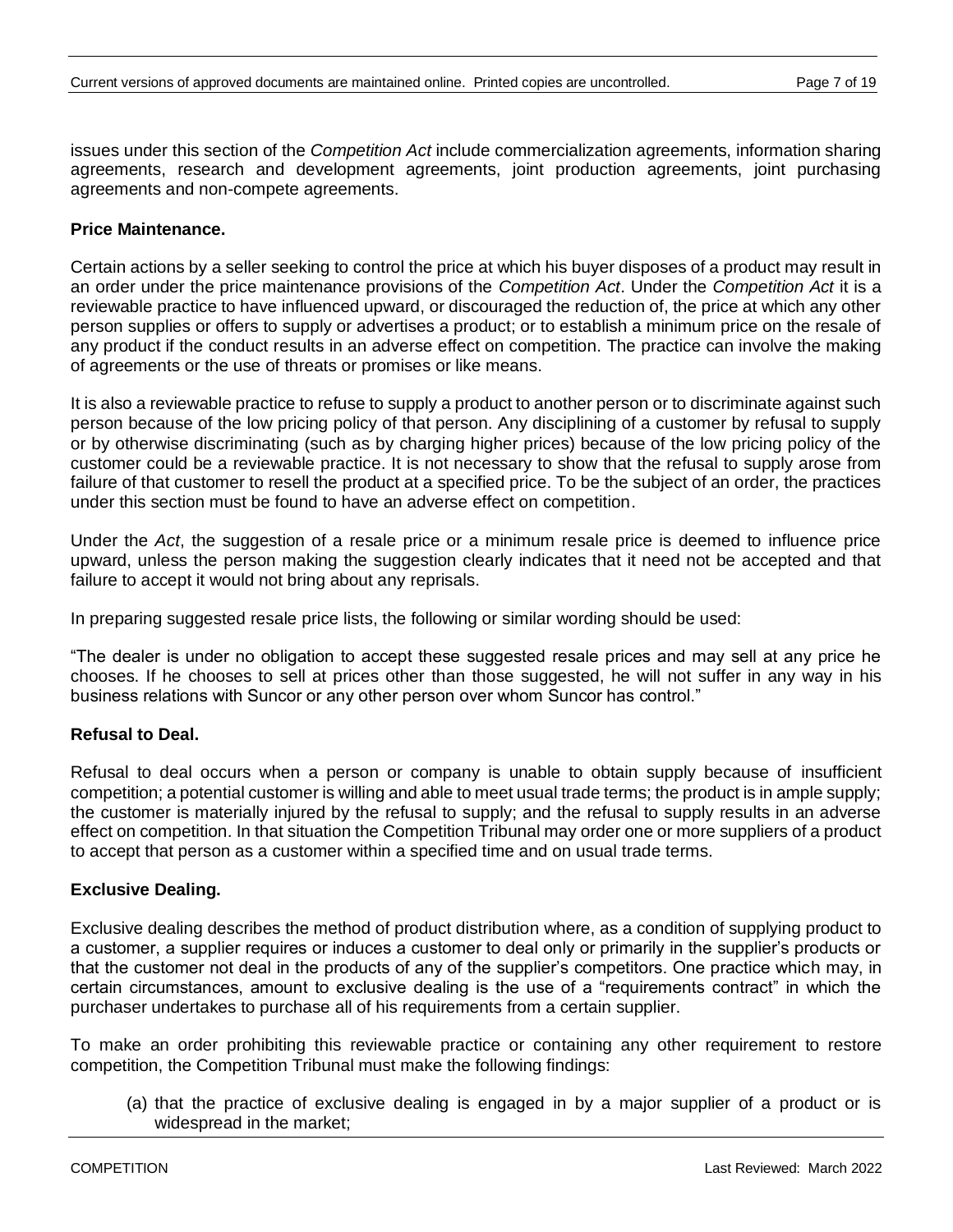- (b) that the practice of exclusive dealing is likely to impede entry into or expansion of a firm in the market or to impede introduction of a product into or expansion of sales of a product in the market or to have any other exclusionary effect in the market; and
- (c) that as a result thereof, competition is or is likely to be lessened substantially.

### **Market Restriction.**

Market restriction is the distribution practice whereby a supplier: (i) requires that its dealers or distributors sell only to certain types of persons or only in a restricted geographical area, or (ii) penalizes its dealers or distributors for selling outside a certain market. This practice is prohibited if the market restriction is engaged in by a major supplier of a product or is widespread in relation to a product and as a result, it lessens or is likely to lessen competition substantially in relation to that product.

### **Tied Selling.**

Tied selling occurs when a supplier engages in a practice whereby as a condition of supplying one product to a customer, the supplier requires or induces the customer to also buy another product from him, or to refrain from using another brand not obtained from the supplier. As was the case with exclusive dealing, the Competition Tribunal may only make an order with respect to tied selling if that practice is engaged in by a major supplier or is widespread in the marketplace and impedes entry of new firms or products or services into a market or has other exclusionary consequences such that it lessens or is likely to lessen competition substantially.

### **Delivered Pricing.**

The Competition Tribunal may prohibit a supplier from engaging in a practice of refusing to permit customers to buy and take delivery of an article at any locality where the supplier makes deliveries to other customers on the same terms and conditions that are available to the customers whose business are found in the locality. In general, this provision is directed at a supplier's practice of dividing a market into geographic zones and selling its products on a delivered price basis. It may be that a buyer in one zone could save money by buying in another zone and paying its own transportation costs.

An order may only be made in respect of delivered pricing where it is engaged in by a major supplier or is widespread in a market with the result that the customer is denied an advantage that would otherwise be available to it.

### **TRADE ASSOCIATIONS AND JOINT VENTURES**

Certain activities involving competitors, such as trade associations or joint ventures, provide an opportunity for more frequent communications among competitors. It is important to remember communications in these contexts can also give rise to competition risk and consequences (civil or criminal).

#### **Trade Association Activities.**

Trade association activities are particularly sensitive from a competition standpoint because, by definition, trade association business involves contacts and communication among competitors. Most trade associations are advised by lawyers with experience in competition laws. The greatest competition law exposure relating to trade association activities lies not with the formal association projects, but with informal conversations and discussions that take place outside of the agreed upon parameters, including discussions that occur on the golf course, over a beer, or during a coffee break.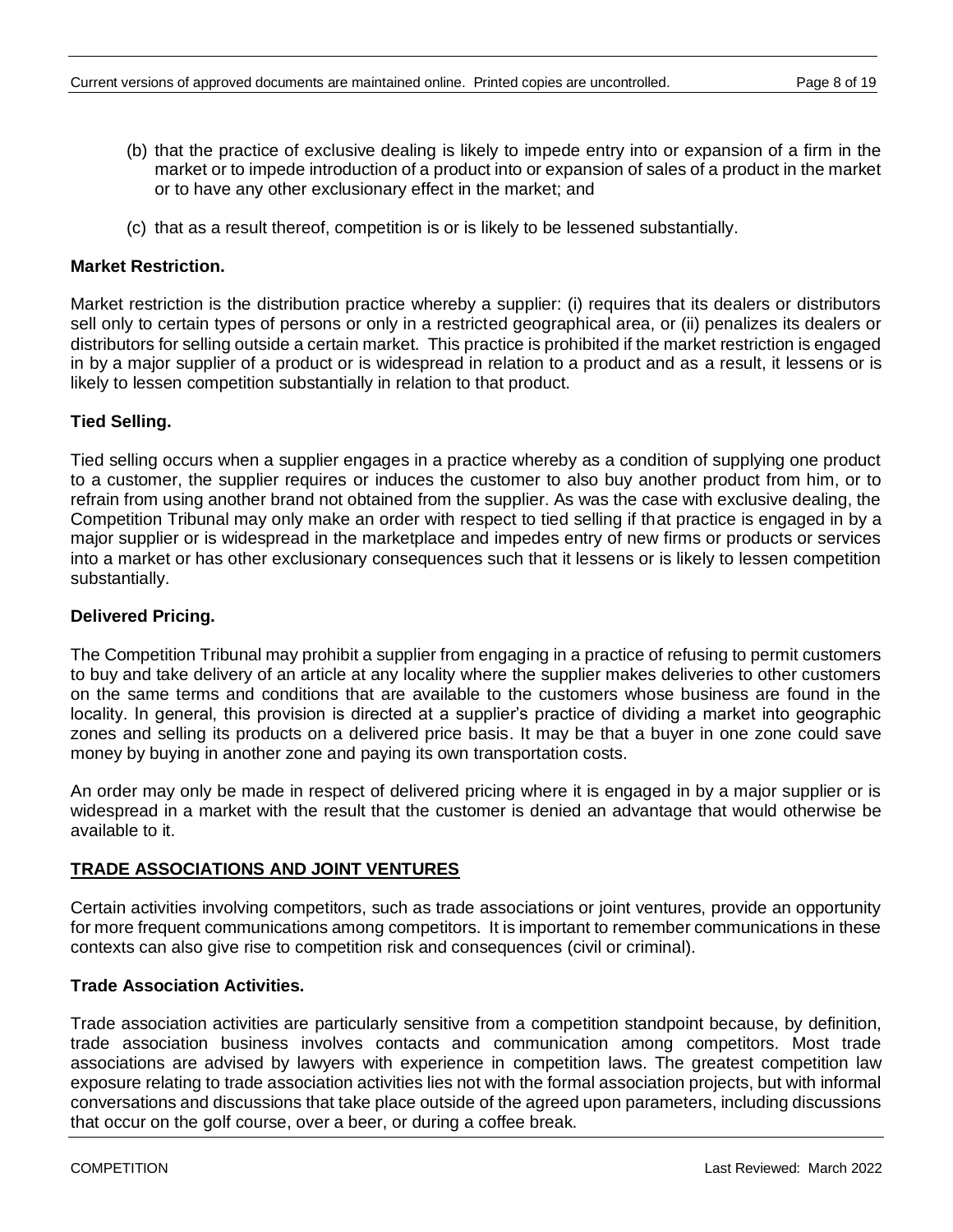As indicated above, no matter when or where discussions might occur, participants in trade association activities should avoid discussing prices, terms and conditions of sale, and other issues relating to competition. It is also important to recognize that standard setting activities may raise competition concerns if standards are used to the competitive disadvantage of another firm. Before you become involved in standard setting activities, please consult with management and your business unit Legal Affairs Department. If a competitor attempts to engage you in a discussion of an improper subject at a trade association meeting or at any other time, you should immediately and unequivocally state that you will not participate in the discussion and terminate the conversation.

#### **Joint Ventures.**

Suncor participates with competitors in joint ventures, including joint bids or joint research or development projects. No activities of this type should be undertaken without thorough discussion with management and consultation with your business unit Legal Affairs Department.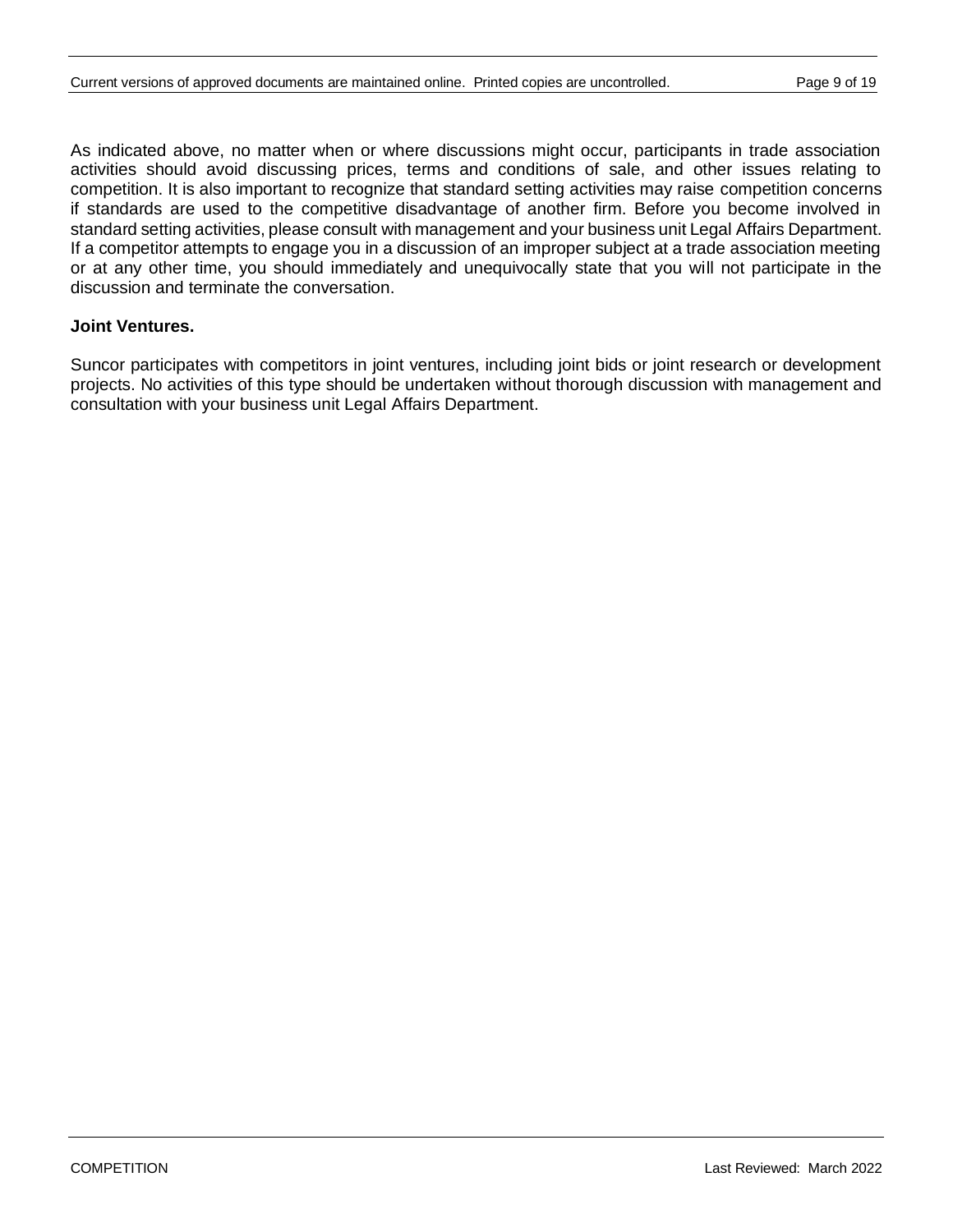### **APPENDIX "B"**

### **UNITED STATES FEDERAL AND STATE ANTITRUST LAWS**

The American federal and state antitrust laws establish a set of rules governing competition practices in the United States. This PG&S highlights some of the more important principles of federal and state anti-trust laws, but it is not a comprehensive analysis of the law.

The general objective of the anti-trust laws is to prohibit certain trade practices and arrangements that may operate to impede a competitive economy. The statutory language leaves wide discretion to the courts and enforcement agencies in interpreting and applying the provisions of the legislation. As a result, litigation and investigations arising from alleged violations of federal and state antitrust laws may be protracted, may involve extensive time of Suncor Personnel, and may be costly in terms of legal fees, preparation for trial, fines and penalties and otherwise.

### **A. THE UNITED STATES FEDERAL AND STATE ANTITRUST STATUTES**

#### **Federal Statutes.**

There are four main United States federal antitrust statutes.

The *Sherman Act* prohibits (1) concerted action in the form of agreements or conspiracies that unreasonably restrain trade, and (2) unilateral conduct where a company engages in anti-competitive conduct which creates or perpetuates a monopoly over a particular product or service, or threatens to do so, as described in section D (Monopolies) below.

The *Clayton Act* prohibits "exclusive dealing" or "tying" arrangements that substantially lessen competition. Section 7 of the *Clayton Act* prohibits mergers or acquisitions that may substantially lessen competition in a market.

The *Robinson-Patman Act* generally prohibits the seller from charging similarly situated customers different prices, or favoring one customer over another with respect to promotional services or allowances.

The *Federal Trade Commission Act* prohibits unfair methods of competition and unfair or deceptive acts or practices. This statute is enforced by the Federal Trade Commission.

#### **State Statutes.**

Colorado also has a state antitrust statute that is patterned after the *Sherman Act* (*The Colorado Antitrust Act of 1992*).

Colorado also has an unfair practices statute that has two important sections (*Unfair Practices Act*). The first generally makes it unlawful to injure a competitor or destroy competition by discriminating in the price charged to buyers in different sections of a city or other geographic area unless the price difference is justified by cost or competitive factors. A second provision specifically prohibits pricing below average total cost to injure a competitor or destroy competition.

Finally, Colorado has a consumer protection statute that prohibits a wide variety of unfair or deceptive trade practices (*Colorado Consumer Protection Act*).

Most other states in which the Company conducts business have similar legislation.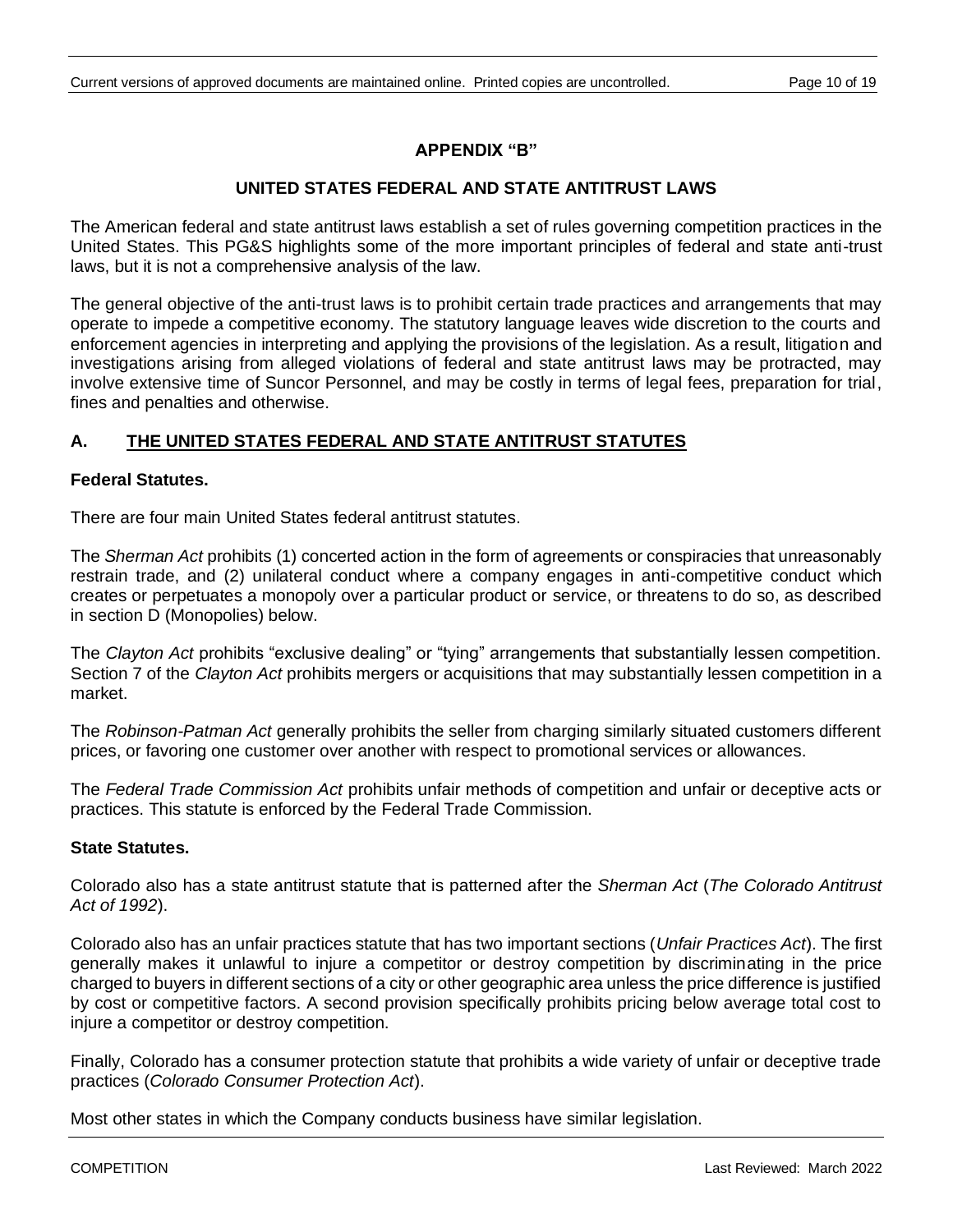### **Criminal Sanctions.**

Violation of the *Sherman Act* is a felony for which an individual may be imprisoned for up to 10 years (the average period of incarceration for price fixing in the United States is now in excess of 30 months) and fined up to US\$1 million; a corporation may be fined up to US\$100 million (or even more in certain circumstances). Felony prosecutions typically are reserved for hard-core violations such as price fixing and bid rigging schemes. The United States Department of Justice is also authorized to bring actions for fines and injunctions.

Violations of the Colorado statute are Class 5 felonies punishable by fines and imprisonment.

### **Private Damage Actions.**

Private parties can sue under federal and state law for injunctive relief and triple damages; attorney's fees are also available under federal law. Class actions are very common.

#### **Government Contracting Prohibitions.**

A company that violates state or federal antitrust law may be prohibited from contracting with the government if the violation involves the submission of bids to the government.

### **RELATIONS WITH COMPETITORS**

Perhaps the most significant antitrust laws are the state and federal statutes that make it unlawful to enter into a contract or conspiracy in restraint of trade. The statutes require concerted action: some form of agreement or understanding among companies. However, this does not mean there must be evidence of an express contract or explicit agreement. It is sufficient to show a tacit understanding. For example, if at a trade association meeting the members discuss subjects like prices and products to be offered, the court or jury may infer a conspiracy from the communications among the competitors and their subsequent actions.

For these reasons, Suncor Personnel should avoid any contact with competitors unless it is clear from the circumstances that the contact has a lawful purpose. In no event should there be any discussion of prices, terms and conditions of sale (including credit), cost information, or any other subject relating to the marketing and sale of competing products. Suncor Personnel should consult with their business unit Legal Affairs Department for guidance if they are involved in trade or industry associations that include competitors.

That is not to say that all contact with competitors is inappropriate. Certain trade association activities are fully proper, as are transactions with competitors who also are customers or suppliers. In these instances, discussion should be limited to the terms of the transaction or, in the case of a trade association, a proper subject of trade association business as noted below.

### **Price Fixing and Bid Rigging.**

Price fixing includes any agreement between two or more competitors that directly or indirectly affects the price of their product or service. Price fixing is unlawful – and a criminal violation –whether or not the companies have agreed on a specific price, price increase, or range of prices.

Agreements on the following subjects affecting price are considered price fixing:

Agreements to use a formula to calculate prices;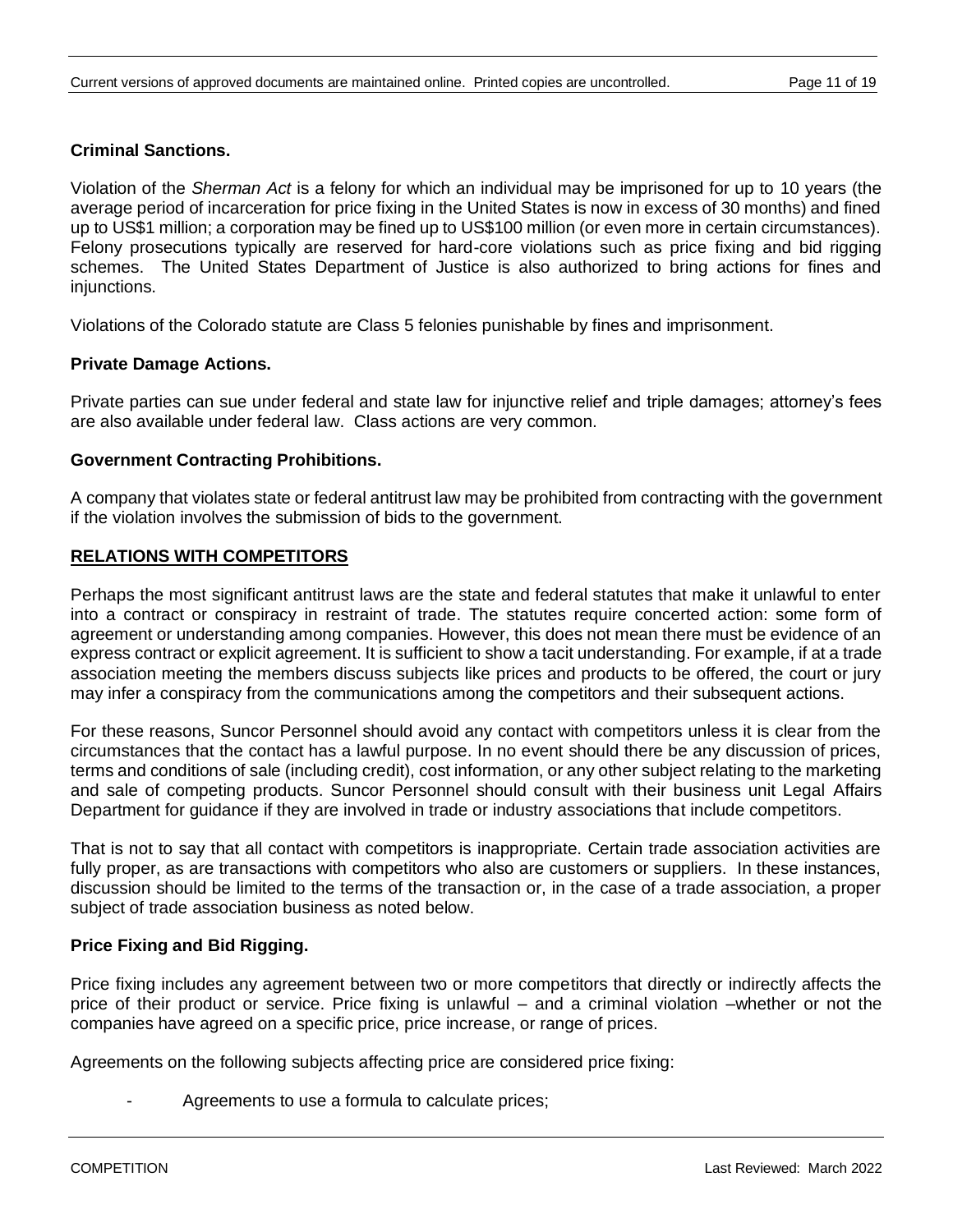- Agreements to use a common starting point for negotiation;
- Bid rigging, including agreements to submit complementary bids or share jobs among bidders;
- Agreements to eliminate discounts or establish the same discount level;
- Agreements to establish standard credit terms;
- Agreements on the purchase price of raw materials;
- Agreements on delivery terms or charges; and
- Agreements on the effective date of price changes.

Of course, the normal forces of competition require companies to monitor their competitors' prices. But to avoid even the appearance of collusion, it is unwise for competitors to exchange price data or other information that is sensitive from a competitive standpoint - except, of course, when the competitors are buying and selling to each other.

Bid-rigging is a form of price fixing and is illegal. The term bid-rigging generally describes a practice in which companies or persons who are invited to bid on a contract agree to set the terms under which they will bid. There are several variations of this practice: the conspirators may agree on the price to be submitted or arrange that, in consideration of future favors, one or the other of them will not bid on the particular job at hand.

However, the *Act* does not prohibit "joint-venture bidding" that serves procompetitive purposes, such as making possible a bid that neither venturer can offer alone. Likewise, with the consent of the seller, joint bids for volume purchasing can benefit competition by lowering costs. Because of the antitrust risks, however, be certain that you consult your business unit Legal Affairs Department before discussing joint bidding or any other joint venture arrangement with a competitor.

Finally, it should be noted that it is perfectly appropriate and lawful for the Company unilaterally to meet a competitor's price or any other term or condition of sale.

#### **Dividing Territories, Allocating Customers or Limiting Production.**

Any agreement among competitors to divide markets or limit production is illegal. It would not be proper for two competitors to agree that one would sell only in the southern part of a metropolitan area, and the other the northern, or that one would refrain from submitting bids to one contractor if the other refuses to sell to a different contractor.

#### **Group Boycotts or Concerted Refusals to Deal.**

It generally is unlawful for competitors to agree not to do business with another firm. Examples of potentially unlawful group boycotts are agreements not to sell to price cutting dealers and agreements not to purchase from a supplier unless prices are reduced.

#### **Trade Association Activities.**

Trade association activities are particularly sensitive from an antitrust standpoint because, by definition, trade association business involves contacts and communication among competitors. Most trade associations are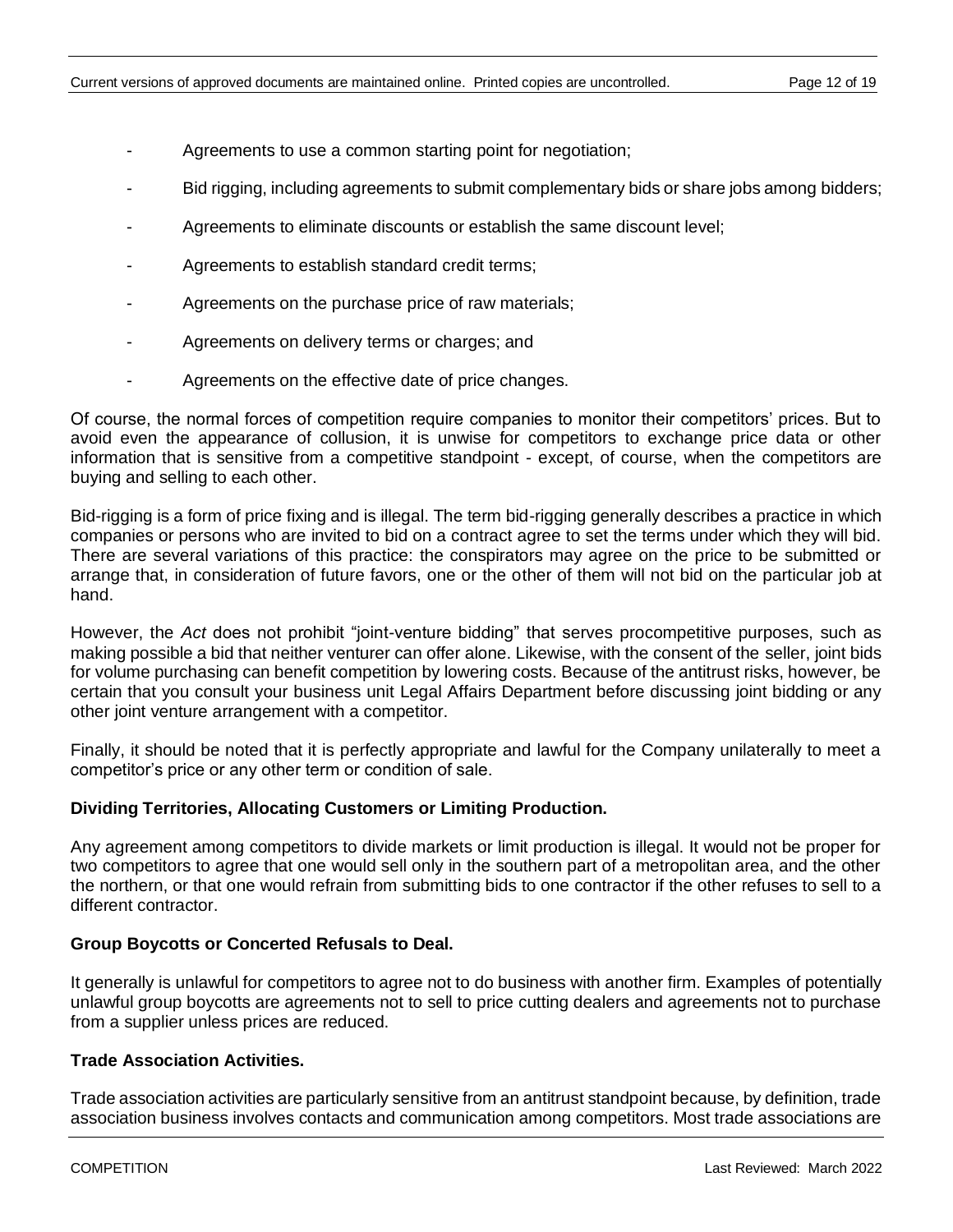advised by lawyers with experience in the antitrust laws. The greatest antitrust exposure relating to trade association activities lies not with the formal association projects, but with informal conversations and discussions that take place outside of the agreed upon parameters, including discussions that occur on the golf course, over a beer, or during a coffee break.

As indicated above, no matter when or where discussions might occur, participants in trade association activities should avoid discussing prices, terms and conditions of sale, and other issues relating to competition. It is also important to recognize that standard setting activities may raise antitrust concerns if standards are used to the competitive disadvantage of another firm. Before you become involved in standard setting activities, please consult with management and your business unit Legal Affairs Department. If a competitor attempts to engage you in a discussion of an improper subject at a trade association meeting or at any other time, you should immediately and unequivocally state that you will not participate in the discussion and terminate the conversation.

### **Joint Ventures.**

Suncor participates with competitors in joint ventures, including joint bids or joint research or development projects. No activities of this type should be undertaken without thorough discussion with management and consultation with your business unit Legal Affairs Department.

### **RELATIONS WITH CUSTOMERS**

### **Resale Price Restrictions.**

It may be unlawful for a supplier to dictate the resale price charged by its customer. Resale price maintenance or vertical price fixing occurs when the supplier and customer agree upon the price at which the customer will resell the product. The law in this area is complex. No effort should be made to set the price charged on resale by customers without a thorough discussion with management and your business unit Legal Affairs Department.

### **Territory and Customer Restrictions.**

Antitrust issues may also be raised if we attempt to restrict our customers to reselling our product in a particular geographic territory or to specific customers or classes of customers. The legality of these arrangements depends upon a variety of complicated issues. Once again, before imposing territory or customer restrictions, these arrangements should be discussed with management and your business unit Legal Affairs Department.

#### **Customer Termination.**

While Suncor is free to select its own customers and suppliers, it must do so independently. An understanding or agreement to do or refrain from doing business with a third party may be an illegal conspiracy to lessen competition. For example, if, after discussing the matter with other distributors, Suncor decides not to sell product to a distributor who has the reputation of price-cutting, it might be alleged that our decision to terminate sales to the distributor was the product of a conspiracy or agreement with other distributors. Similarly, we should not discuss such matters with our competitors. Defending lawsuits is expensive, even when our defence has merit. It is important to make independent decisions regarding our relationship with our customers, particularly when we decide not to sell to them, to minimize the possibility of litigation.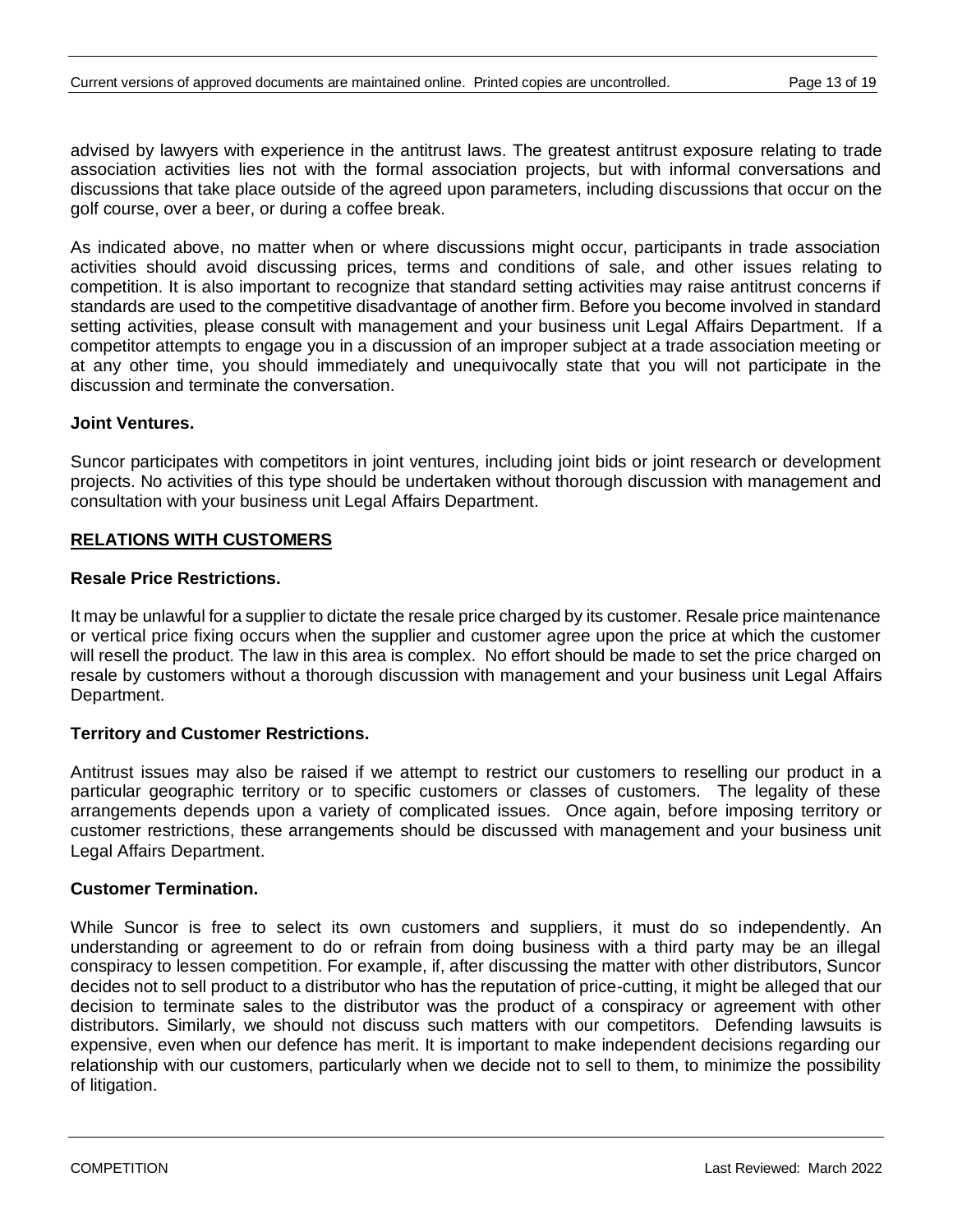### **Exclusive Dealing and Tying Arrangements.**

Exclusive dealing can raise antitrust problems when our decision to deal exclusively with a particular customer also requires that customer to refrain from selling competitive products. Tying arrangements occur when a company sells one product only on the condition that the buyer also purchases another product or service.

Any proposed exclusive dealing or tying arrangement must be discussed with management and your business unit Legal Affairs Department before it is adopted.

#### **Price Discrimination and Pricing Below Cost.**

The state and federal antitrust laws prohibit charging competing buyers different prices unless certain conditions are met. Most significantly, price differentials may be justified to meet competitive conditions. If the Company has the good faith belief that the lower price is necessary to respond to a price quoted by a competitor, then the differential generally would be lawful. Similarly, when a demonstrable cost savings in sales to the favored customer justifies the price differential, the lower price is lawful.

The price discrimination statutes also apply to promotional allowances or services that must be made available to competing customers on proportionately equal terms. Price discrimination statutes are complex and management and your business unit Legal Affairs Department should be consulted whenever a price differential is not clearly justified by competitive conditions.

In addition, the Colorado unfair practices statute makes it unlawful to sell below cost "for the purpose of injuring competitors and destroying competition." Under the Colorado statute, "cost" is defined to include the cost of raw materials, labor and all overhead expenses – which basically means average **total** cost. The state statute is potentially more restrictive than the federal antitrust law. As described below, the federal statute generally prohibits below cost pricing only when the seller prices below average variable cost and, due to its dominant position in the market, the seller has the ability to recoup losses by raising prices in the future.

Other states also frequently have similar price discrimination and unfair practices statutes.

#### **MONOPOLIES**

As indicated above, the federal and state antitrust laws also apply to companies acting alone but which have a dominant position in the marketplace. In a nutshell, there are some kinds of competitive conduct that might be perfectly legal for a company with a small market share, but which create significant antitrust risks for a dominant firm.

Suncor is fortunate to have a strong market position in certain areas of its business. In those markets, we must avoid competitive tactics that might be viewed as designed to exclude or injure present or potential competitors. Examples of this kind of conduct include predatory pricing, which, is usually defined as pricing below average variable cost. Nonetheless, in light of potentially more restrictive state antitrust statutes, our products should never be sold below average total cost without first obtaining the approval of management. Refusals to deal with competitors solely to deny them access to a critical service or raw material can create monopolization issues.

In fact, a good rule of thumb is that Suncor should avoid competitive actions that cannot be justified by sound business considerations, including, fundamentally, competition on the basis of price, service and quality. In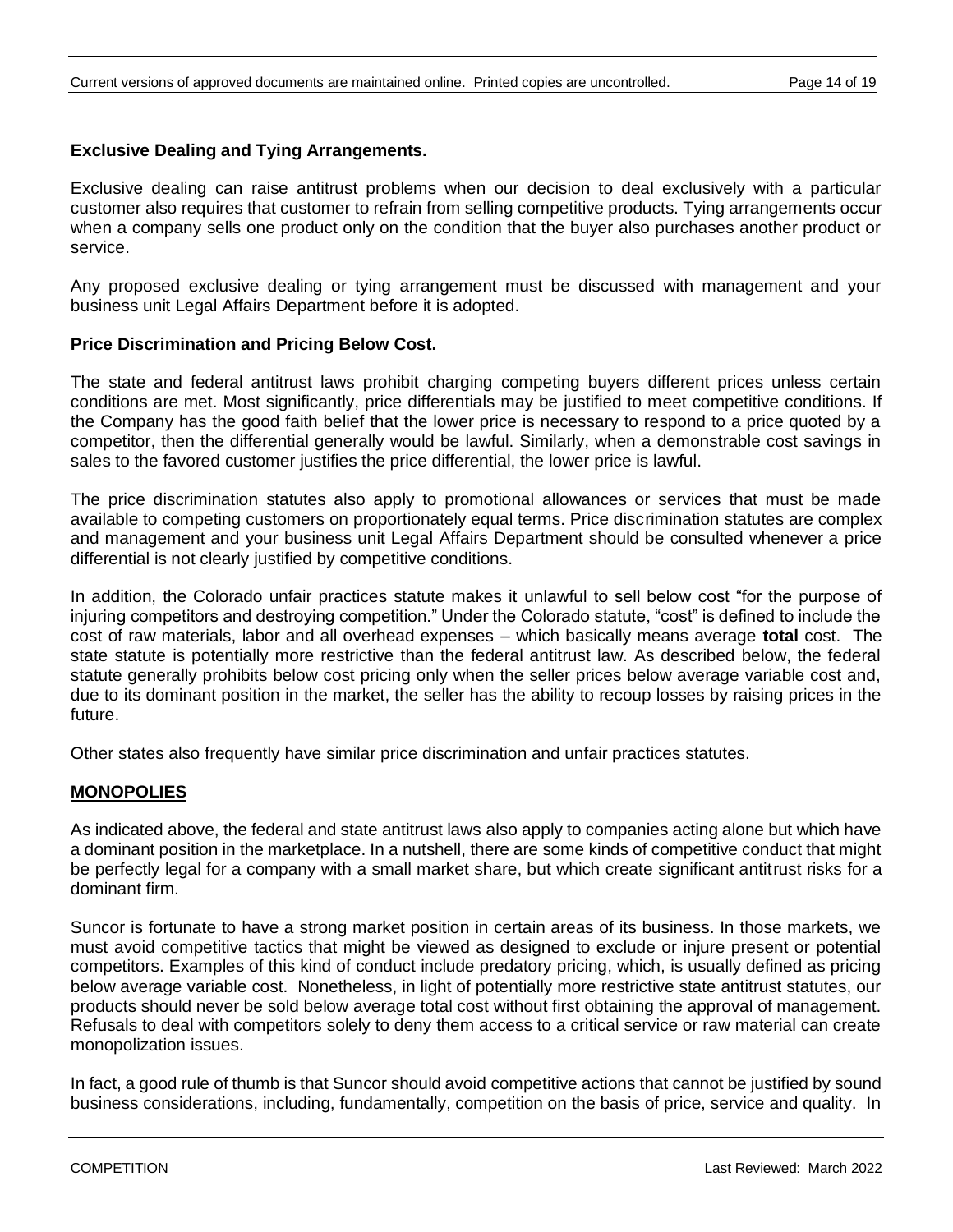other words, if the conduct only makes sense because of the harm to or exclusion of a competitor, as opposed to the benefits it brings to Suncor and its customers, it may be problematic.

#### **UNFAIR COMPETITION**

State and federal statutes prohibit "unfair methods of competition" or deceptive practices. Of course, what is unfair or deceptive often rests with the eye of the beholder. Nonetheless, the following practices raise questions and should be avoided:

- Commercial bribery;
- Coercion of customers, competitors or suppliers;
- Offering special benefits to customers who agree not to purchase competing product lines;
- Acquiring trade secrets by unfair means;
- Making false or deceptive comparisons of competitors or their products;
- Misrepresenting the price or quality of a competing product; and
- Passing off one company's products as those of another by copying advertising or trademarks.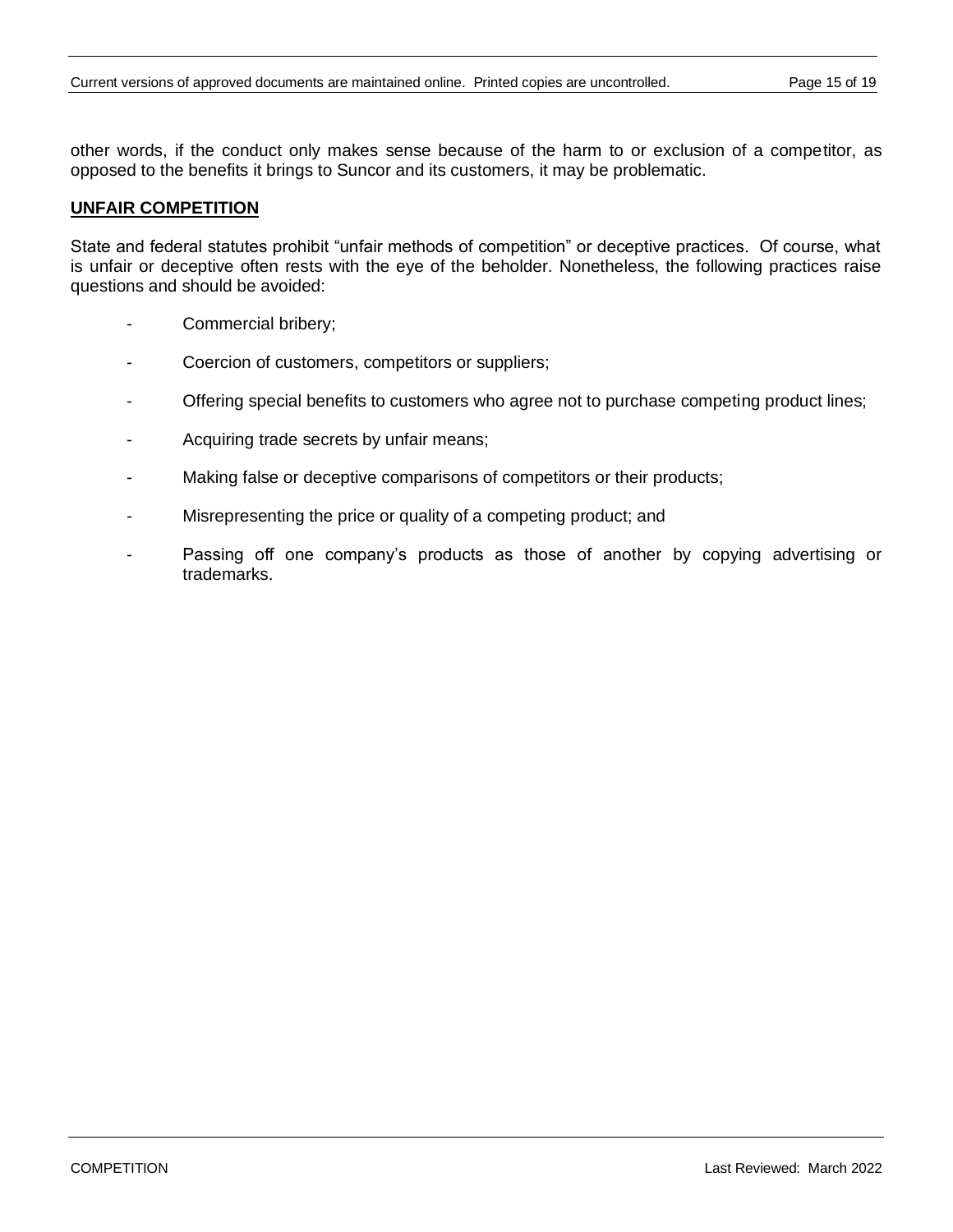### **APPENDIX "C"**

### **EUROPEAN UNION ANTITRUST LAWS**

The European Union (EU) competition laws establish a set of rules governing competition practices in the European Union. This PG&S highlights some of the more important principles of European Union competition laws, but it is not a comprehensive analysis of the law.

The general objective of the competition laws is to prohibit certain trade practices and arrangements that may operate to impede a competitive economy. The statutory language leaves wide discretion to the courts and enforcement agencies in interpreting and applying the provisions of the legislation. As a result, litigation and investigations arising from alleged violations of European Union competition laws may be protracted, may involve extensive time of Suncor Personnel, and may be costly in terms of legal fees, preparation for trial, fines and penalties and otherwise.

### **A. THE RULES**

#### **1. Overview.**

EU competition rules concern everyone who does business in the EU, as they apply directly to all companies which are active within the EU as well as Iceland, Lichtenstein and Norway.

EU competition rules are set out in Articles 101 and 102 of the Treaty on the Functioning of the EU (the "EC Treaty").

Article 101 of the EC Treaty prohibits anticompetitive agreements and arrangements between companies that affect trade between EU member states and that have as their object or effect the prevention, restriction or distortion of competition within the EU. Generally, any arrangement prohibited under Article 101 is automatically void under European law.

Article 102 of the EC Treaty forbids prohibits abuses of a dominant market position within the common market by one or more companies. Apart from various actions specifically listed in Article 82(2), abuses may take the form of any conduct by a dominant undertaking that appreciably distorts competition or exploits customers in the market in question.

#### **2. Enforcement.**

The European Commissioner responsible for Competition, together with the national competition authorities, directly enforces EU competition rules, being Articles 101-109 of the EC Treaty. Within the EC, the Directorate-General (DG) for Competition is primarily responsible for these direct enforcement powers.

### **3. Penalties.**

Companies whose market behavior fails to comply with EU competition rules run the risk of incurring extremely high fines (up to 10 percent of worldwide sales) and facing other negative consequences. In addition to damaging the Company's reputation, the penalties for violating European competition rules can be severe, and may include fines, prohibition orders, and imprisonment. Fines may be imposed even where the illegal purpose of an infringement was not actually achieved.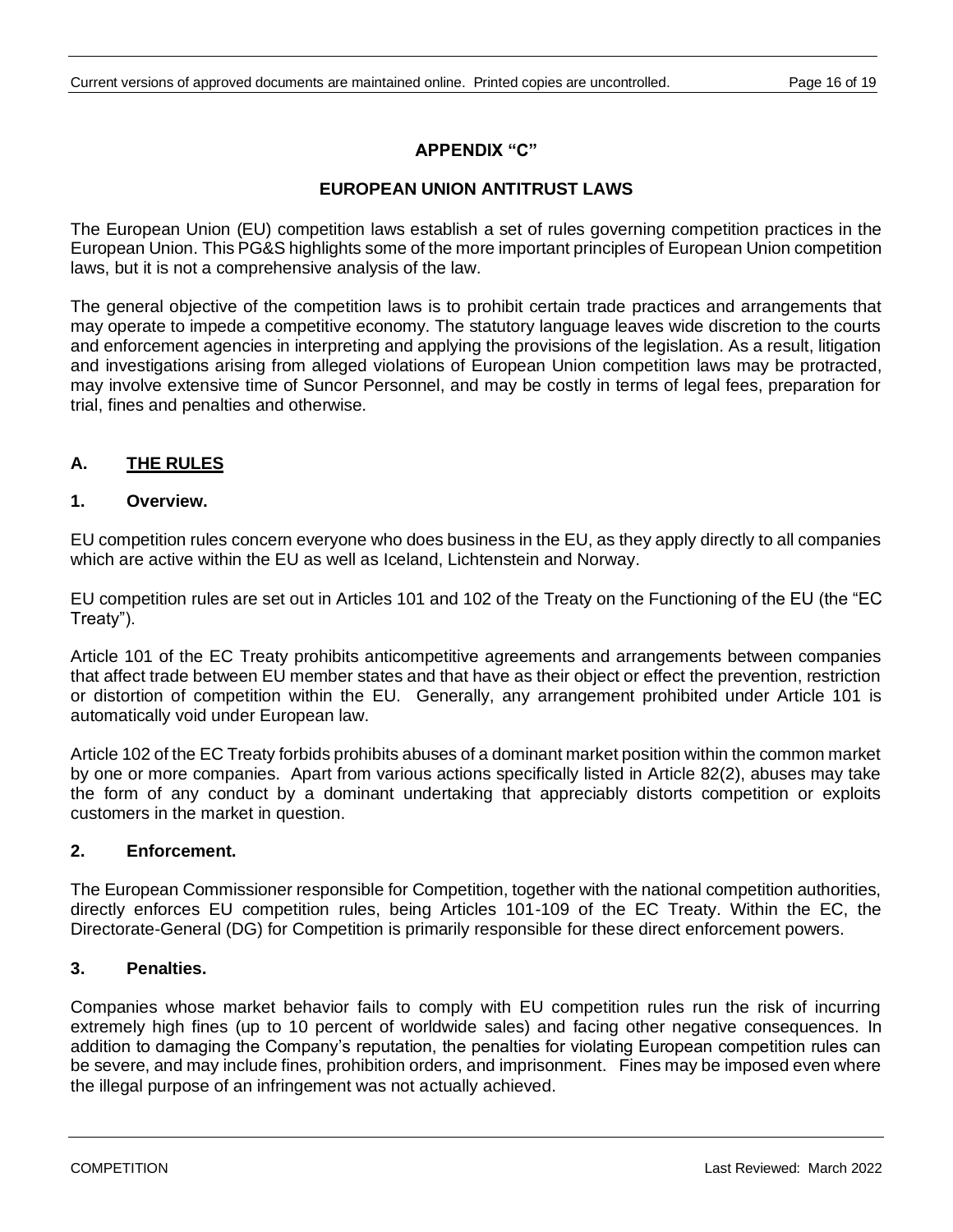In addition to imposing fines on companies, a number of member states provide for sanctions on individuals. The laws of some countries even allow jail sentences for individuals involved in general competition law infringements and/or in certain pre-defined types of infringements (e.g., bid-rigging). Such sanctions can be separate or cumulatively applied on top of pecuniary sanctions. Suncor Personnel who behave in an unlawful way therefore run the risk of jail in certain member states.

# **B. ARTICLE 101**

Anticompetitive contacts between companies which, irrespective of their form, may distort the normal play of competitive forces are prohibited. Such contacts can take many forms and do not require the formal acceptance by the companies involved through an agreement. Even informal arrangements among business representatives can be considered illegal.

The most striking examples of anticompetitive contacts between companies include price fixing, sharing markets or customer allocation, production or output limitation. Bid-rigging, although not expressly highlighted by Article 101, has also been found to fall within its scope. Each of these practices are considered 'hardcore' restrictions of competition as they are by their very nature most likely to restrict competition.

Private exchanges between competing companies of individualized information concerning their intended future prices or quantities can also amount to a hardcore infringement.

More generally all exchanges of confidential, strategic information between competitors can give rise to competition concerns. This concerns all types of information that reduces strategic uncertainty in the market, for example relating to production costs, customer lists, turnover, sales, capacities, qualities, marketing plans, etc. Furthermore, even the unilateral disclosure of strategic information by one company via mail, email, phone calls or meetings to its competitor(s) can be considered problematic.

Agreements between different distribution levels – so called "vertical" agreements – such as market restriction, tied selling, exclusive dealing and price maintenance, to name the most common of the vertical agreements, are generally treated more strictly in Europe than in North America. The advice of your business unit Legal Affairs Department should be sought when entering into such agreements applicable in Europe.

# **C. ARTICLE 102**

If companies have a large proportion of the business in a particular market, they are likely to hold a dominant position in that market. Suncor is fortunate to have a strong position in certain areas of the European market and accordingly has a special responsibility not to engage in behavior which is considered abusive. The Company must not act in a way that prevents competitors from competing effectively or drives them out of the market.

Examples of abusive conduct on the part of dominant companies are: charging unreasonably high prices which may exploit customers; charging unrealistically low prices which may be used to drive competitors out of the market; unjustified discrimination between customers; and forcing unjustified trading conditions (exclusivity or logistical constraints) if exerted on trading partners.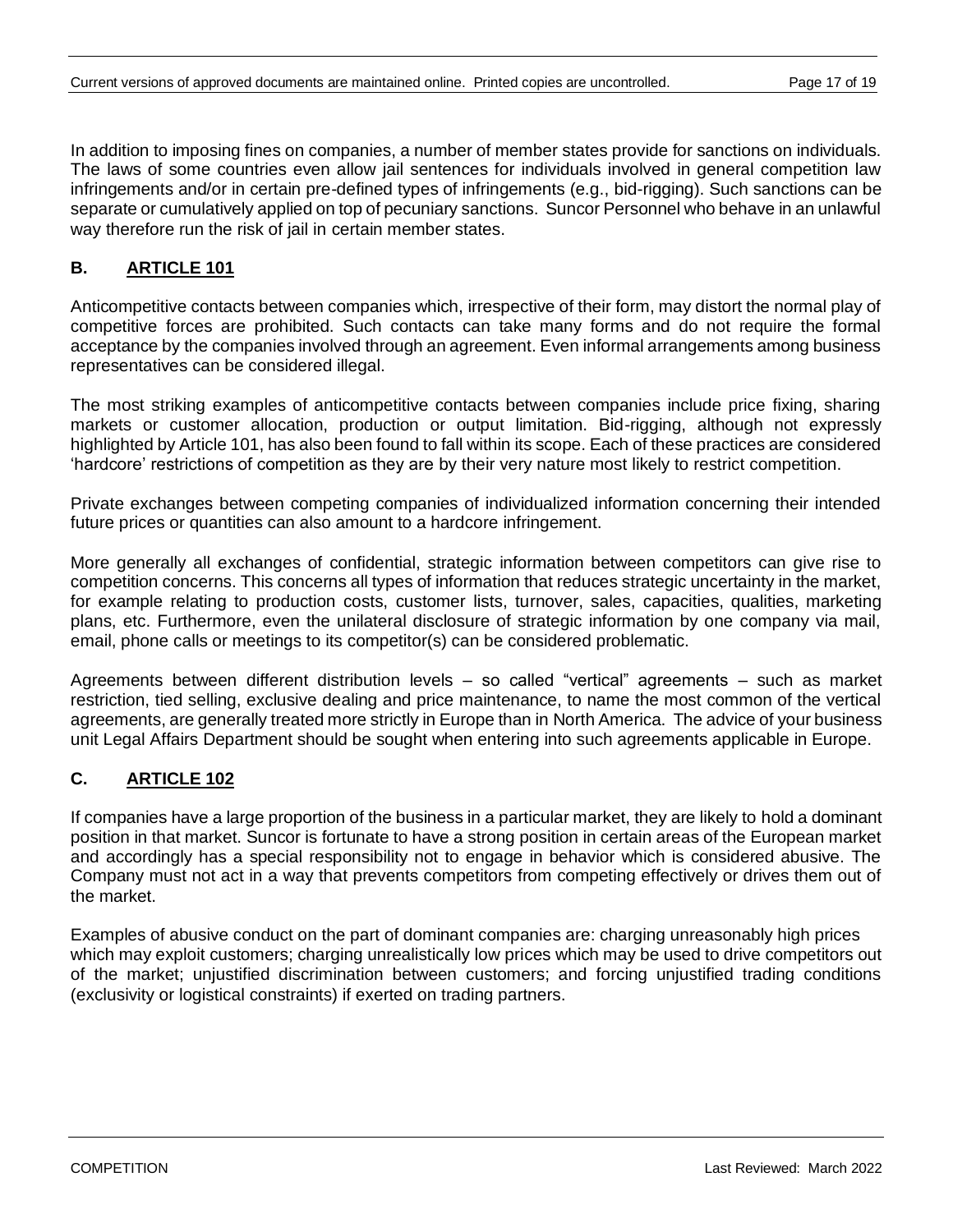### **APPENDIX "D"**

### **PRACTICAL SUGGESTIONS**

#### **Competitive Considerations.**

Are you doing or thinking about any of the following activities? If so, you should understand the implications under antitrust and unfair competition laws. **THESE SUGGESTIONS ARE NOT INTENDED AS SPECIFIC LEGAL ADVICE. YOU SHOULD CONSULT YOUR BUSINESS UNIT LEGAL AFFAIRS DEPARTMENT BEFORE YOU ENGAGE IN THEM.**

- Competitors: are you planning to meet with any of your competitors? Do you work with them in a joint venture? Do you visit with them over the telephone? E-mail them? Talk with them at trade association meetings? Mail catalogues, price lists, or other items to them?
- Customers: do you attempt to influence your customers about the prices that are charged when they resell your product or the customers to whom or areas in which they resell? Do you assign customers exclusive areas in which to resell your product?
- Two products: do you require or expect your customers who wish to buy one product from you to also buy another product or service? Do you package different products together and sell those products only in packaged form?
- Exclusive dealing: do you require or expect that your customers will deal only with you?
- Reciprocal dealing: do you expect or urge your suppliers also to buy from you the products you offer?
- Market power: do you possess a substantial market share or have substantial purchasing power in the market? Do you ever sell below cost?
- Comparative advertising: does your advertising comment on the quality, reliability, viability or pricing of your competitors or their products?
- Product claims: can you substantiate the claims used in the advertising for your products?
- Joint ventures: Have you ever engaged with competitors on joint purchasing activities? These can have complicated legal implications and you should consult your business unit Legal Affairs Department for advice.

#### **Documentation.**

Careful documentation of the proper justification for Suncor's competitive activities is extremely helpful. While documentation will not make unlawful conduct legal, it will document an activity and avoid inappropriate mischaracterization or inferences.

By the same token, however, careless language can give the wrong impression and be extremely harmful. Keep in mind the following list of practical suggestions:

Make a note of the source of the information when a customer gives you competitive pricing information.